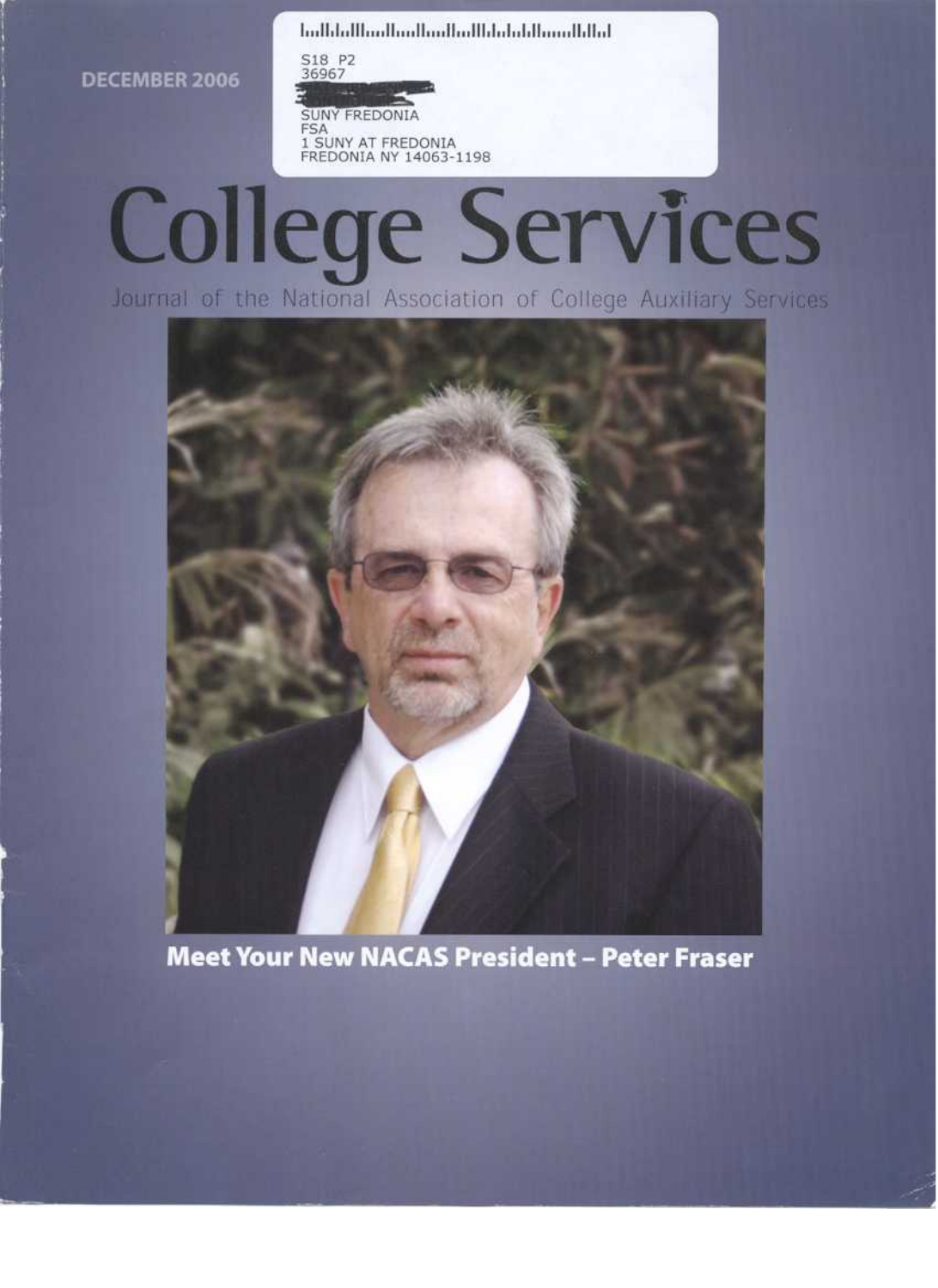

# New York Institutions Form Unique Organization to Advance Campus Auxiliary Services

Tom Ryder

&

Scott Gorgas



ew York State is unique and known for its bigness. New York City boasts the largest stock exchange, a towering skyline and the biggest payroll in baseball. Outside of the Big Apple, New York has Adirondack Park, {the largest publicly protected park in the contiguous United States), the Catskills. Hudson Valley, Niagra Falls, and the State University of New York {SUNY), the nation's largest comprehensive system of public higher education.

by Big is not always better (the Yankees don't always win) and sometimes small can serve better. The New York university system is comprised of both large universities and small colleges to educate over 400,000 unique students. In the 19705, a group of administrators created an organization called SUNY Auxiliary Services Association (SASA) to better serve students through unique campus-based auxiliary service operations from yesterday... to today... and into the future.

### Yesterday

In the 19505, State University of New York campuses organized and chartered nonprofit corporations to administer a fairly small set of campus enterprise activities. This was done to help insulate the State from services with high liability exposure, and because state agency requirements and systems for accounting, reporting, and budgeting could not effectively accommodate retail and consumer service enterprises. These

. DECEMBER 2006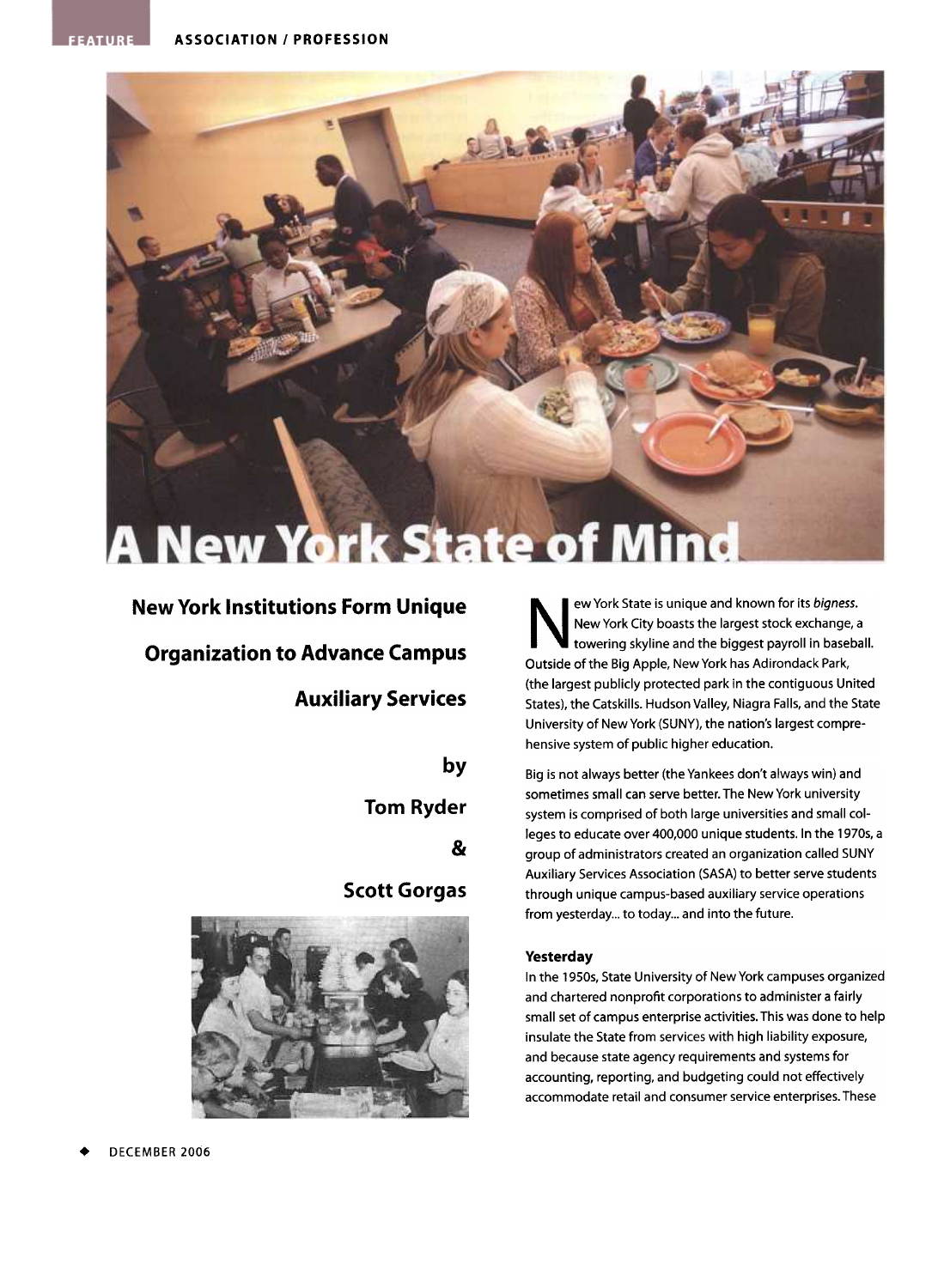## SUNY Auxiliary Services Association

It's all about the mission and being unique!

It's all about being unique... Unique Campuses = Unique Missions Unique Missions = Unique Students Unique Students = Unique Services Unique Services = Unique Auxiliary Operations



Orange County <sup>®</sup>

system, were the genesis of the organizations now present on almost every SUNY campus referred to generically as "Auxiliary Services Corporations:'

These corporations grew stronger and more essential as they partnered with their respective campuses over the decades to partnered with their respective campuses over the decades to<br>meet the rapidly changing world of auxiliary enterprises. Downstate Medical Ctr

The original organizations of the 19505 handled basic food service, bookstores, and limited vending programs. They were called "Faculty Student Associations:' Soon a rapid influx of students, faculty, and staff entering a rapidly growing SUNY system, placed new demands on the services and products offered by these associations.

By the mid 1960s, the associations were thriving businesses Services Corporations" (ASCs). with sizable payrolls, extending a broadening array of services across their campuses and generating modest profits to be shared with their campus communities. Governance for these organizations remained primarily in the hands of campus administrators.

In 1967, after a statewide review of the scope of the auxiliary organizations, SUNY adopted a standardized comprehensive contract for the benefit of each campus and the local auxiliary corporation. Under the auspices of the SUNY Board of Trustees, those contracts and guidelines permitted certain basic

services, instituted new system-wide financial reporting and accountability procedures, and required a more balanced representation among faculty, staff and students on each Board of Directors. The result was the more structured membership corporation we have today, collectively referred to as "Auxiliary

**GDutchess** 

@Westchester · Purchase

**III** Maritime

Stony Brock

Old Westbury

Farminodale

Early in the 19705, a grassroots group consisting of the principal auxiliary service professional from each campus was organized to conduct a collaborative review of the standard contract format and represent all the corporations in the system. That group evolved into the SUNY Auxiliary Services Association. SASA worked with administrators in SUNY Central Administration whenever a legal, contractual, financial or organizational problem arose. SASA, since its inception, has been an effective spokes-group, advocate, and resource for the University's ASCs.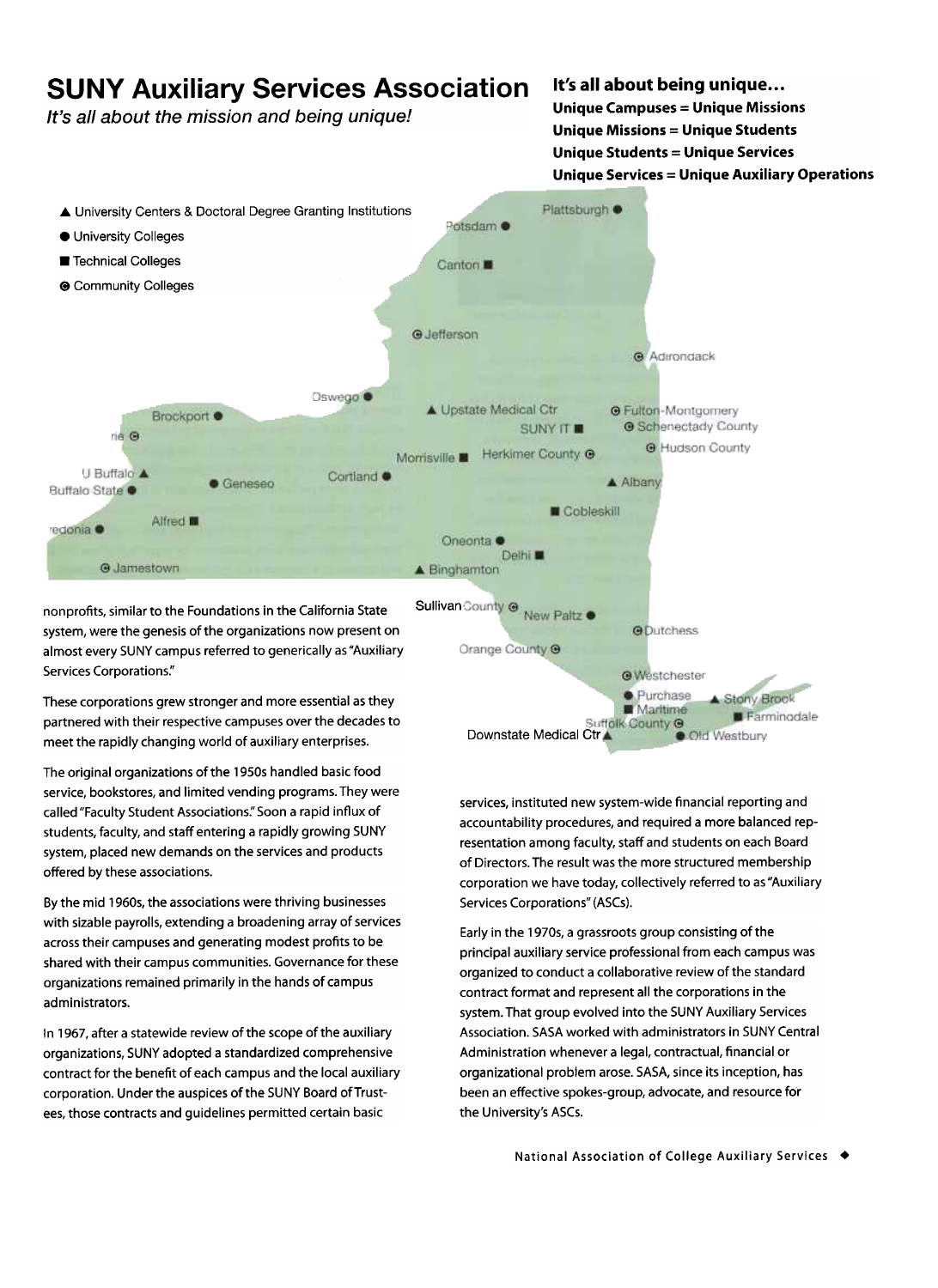

An ASC Board of Directors

#### Today

Along with the rapid national growth of auxiliary services in terms of diversification, investment in facilities, customer service expectations, marketing, and requirements for higher returns to the campus, the role of SASA has grown as well. No longer are auxiliaries just handling food service, textbooks, and limited vending, things have changed... cafeterias have become dining facilities, textbook operations have become full-service college stores, and vending machines have become mini-markets. Technology has turned many campuses "cashless;' while the list of services has grown considerably. It has been the campus' auxiliary in many cases that is on the leading edge of new and improved services.

SASA has met the challenge to keep abreast of these changes. Its members have an open forum to discuss relevant services because SASA is collegial and non-competitive. The experience and expertise of SASA members within this unique SUNY system covers a wide variety of excellent services tailored to each individual campus, with a focus on the customer.

In 2000, SASA developed and executed a comprehensive strategic plan to sharpen its focus as a professional organization for the benefit of its membership. The plan's key elements are

Mission Statement - Our mission is to provide a forum for Auxiliary Service professionals to share information, promote professional development of its members and develop entrepreneurial opportunities in a way that strengthens organizational and individual effectiveness so that value is added to campuses. We will be an advocate for Auxiliary Services by providing information to other constituencies in support of the mission of the University system.

Vision - To become a model management resource for excellence and leadership in higher education auxiliary services.

#### Goals:

- Professional Development
- Membership Growth
- .Enhance SASA's stature within the State & SUNY Systems
- .Create More Entrepreneurial Opportunities for the ASCs

Typical SASA meetings are in a two-day format occurring 4-5 times a year, and as often as possible are held at a member's campus. It is important to the group to have meetings where services are being provided, and to see and learn about them first hand. In this manner SASA implemented the goal of incorporating more professional development at its meetings. Topics such as "Bookstore E-Commerce Issues;"'Disaster and Risk Management;"'Responding to the Press;' and "Legal Issues in the Auxiliaries" have been presented by experts in those fields, and usually at a campus with the experience in the concepts/ topics being discussed. Through this process we also provide opportunities for entrepreneurial growth. We never leave a meeting without broadening our own vision and having some new ideas to bring back to our own campus.

A very unique feature of how ASCs within the SUNY system deliver services is that each exists by virtue of a "state contract" with its home campus. Although ASCs have been operating as nonprofit corporations under such agreements for decades, a separate entity of the state government, the Office of the State Comptroller, questioned various aspects of the ASC/Campus contract template. The typical five-year contract was reduced to a series of one-year extensions. SASA stepped up to this challenge and worked with a task force designed to educate